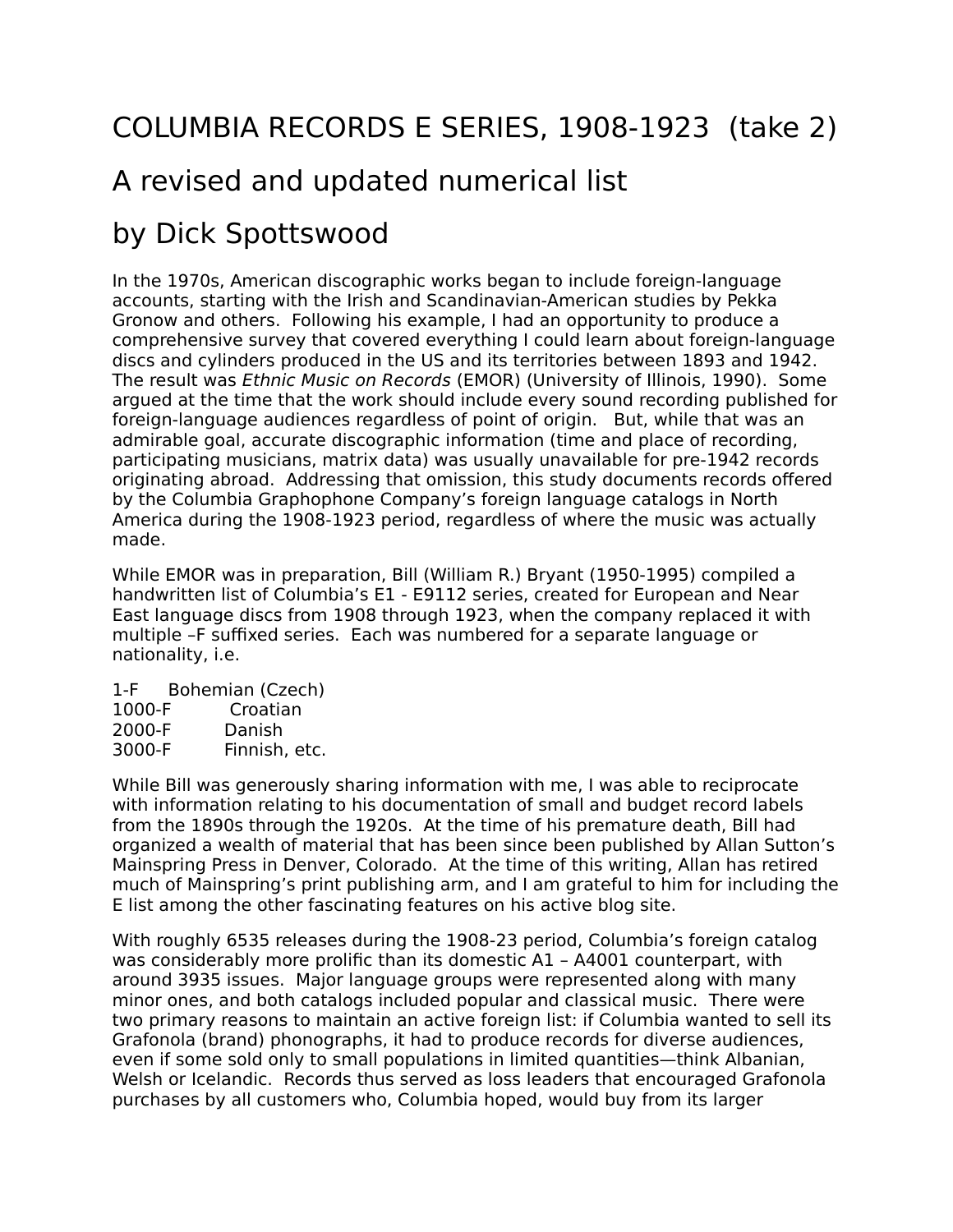catalogs too. Secondly, Columbia was an international company that could both import masters from Europe and profit from reissues of US-made records abroad. One other acquisition helped too: Columbia numbers between E6000 and E6140 were drawn from the Favorite label in Germany before World War 1 and stayed in print for years. After 1914, when war interrupted trade between America and Europe, Columbia (and others) sought and developed immigrant talent in New York and Chicago for new records. Foreign lists expanded accordingly, some emigré artists became stars, and popular postwar records in many languages sold on both continents as evolving tastes everywhere began to include jazz, show tunes and other American music.

This work is not a discography, mostly because only minimal documentation survives from scattered sources, primarily surviving pressings, label copy proof sheets and vintage catalogs. The spread sheet format is not ideal, but it allows users to sort and display by matrix number, title, performer etc., with separate rows for altered label credits. Dance music often had international appeal and, in some cases, a single release appeared with varying title and artist credits according to marketing needs. Two records by I Quattro Siciliani (The Four Sicilians), E3680 and E3833, are examples of this confusing practice, which seems to have peaked in 1917-18. Multiple issues from a single matrix were also assigned new catalog numbers and credited in various ways.

Little original documentation survives for most of these records. Most from the years 1910-1915 comes from Tim Brooks' and Brian Rust's Columbia Master Book Discography (Greenwood Press, 1999), and identifying other dates and places of recording is speculative. Columbia numbered its disc record masters from 1 to 704234. The high number belongs to the last record in a Spanish language matrix series, made by the Estrellas Cubanas in July 1933. Chronologically, the final matrix was 114014 by the Irish singer Frank Quinn, made in January 1935. By then, Columbia was a division of the American Record Corporation, and the parent label was used almost exclusively for classical and foreign language material. Subsequent records on Columbia, Melotone, Vocalion, Perfect etc. were numbered uniformly with other ARC matrices.

Columbia's E series records first appeared in 1908, when discs with music on both sides superseded single-siders and became the industry standard. Columbia had already created separate blocks for non-US masters. As time passed, additional matrix series were added, encoding a bewildering number of blocks for ten- and twelve-inch discs, domestic popular and classical music, products, trial and test records and more. Unfortunately, no reliable guide to these series survives, though the Columbia Master Book Discography includes a good attempt to make sense of them. Here I've often resorted to educated guesses and I welcome any further enlightenment!

This is a second draft, with many updates added since it was posted in August. Special thanks to intrepid historians Pekka Gronow, Tim Brooks, Steve Smolian, Giuliana Fugazzotto, Rainer Lotz, Allan Sutton, Hugo Strötbaum, David Giovannoni, Filip Šír, Christian Zwarg, Patrick Feaster, Mark McDaniel, Jim Cartwright (of Immortal Performances, Inc. in Austin, Texas), Peter Shambarger, Kostas Bournas, Avgeris Fakiris, Andy Moyer, Bill Dean Myatt, Anita Pesce, Jessica Wood and her colleagues on the New York Public Library staff, with abject apologies to anyone I've forgotten!